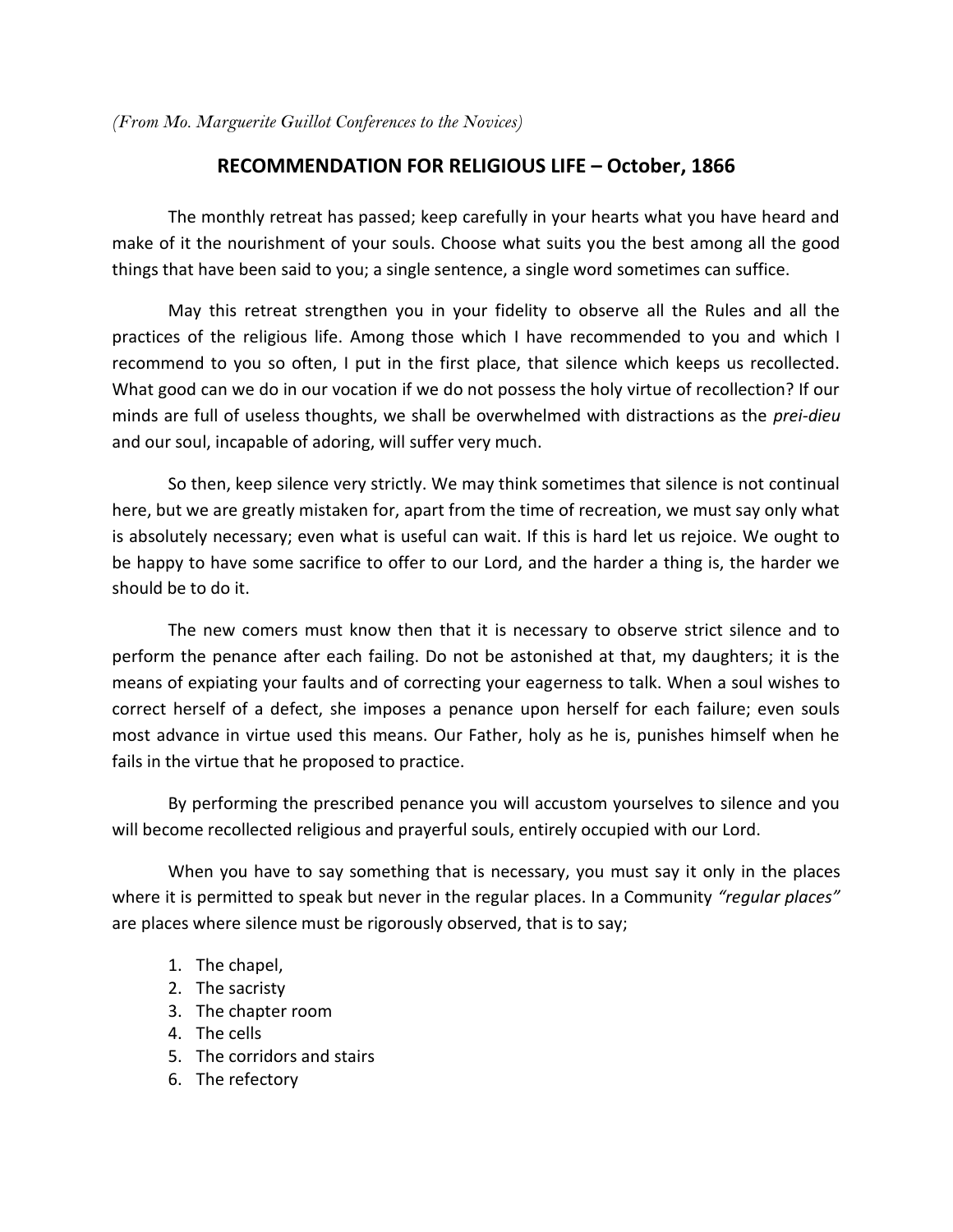The Chapel is the principal *"regular*" place where absolute silence is observed and where the most profound respect must be shown; a severe penance punishes infractions of this silence.

 In the other regular places silence must be rigorously kept; to be excused from it there must be urgent necessity, and then it would be necessary to speak briefly and in a low tone, of voice in order not to interrupt the general silence and disturb the recollection which must reign in the house.

 After silence, I recommend punctuality, so necessary to the good order of the Community;

- 1. Be punctual for adoration first of all. We give you more than enough time to prepare yourselves. You must never be late for adoration which is our primary duty.
- 2. Be punctual for the Office. In this case again you have the necessary time; you have only to obey the bell.
- 3. Be punctual for meals. The second tables are for the adorers and the Sisters who have a serious reason for not coming to the Community meals. Be very exact, my Sisters, in observing all the points of your Rule, not only the principal ones but those which may see less important. Nothing is small in the service of God for everything takes on value on account of the One for Whom it is done.

 Love all these practices of the religious life which are subjecting, it is true, but which please the Divine master because they are a perpetual renunciation – for love of Him – of your tastes, your way seeing things, your habits. In regard to the recreations, I entreat you never to criticize what is done either in the chapel or in the house. In religion nothing is done except by order of the Superiors and it follows from that, that by blaming or disapproving anything you to blame or disapprove authority.

 Be careful also not to speak of food at recreation; a religious must not reveal her taste and her repugnances in this regard. This leads me to speak of the refectory;

 Avoid making noise with your chairs, the plates, the cups, knives and forks. The refectory, as I have just told you, is a regular place. You must be silent; keep your eyes lowered and your mind attentive to the reading.

 With regard to the reading, I recommend that you read in a very intelligible manner, sedately slowly. I prefer that you read less and that you are clearly understood by all. The